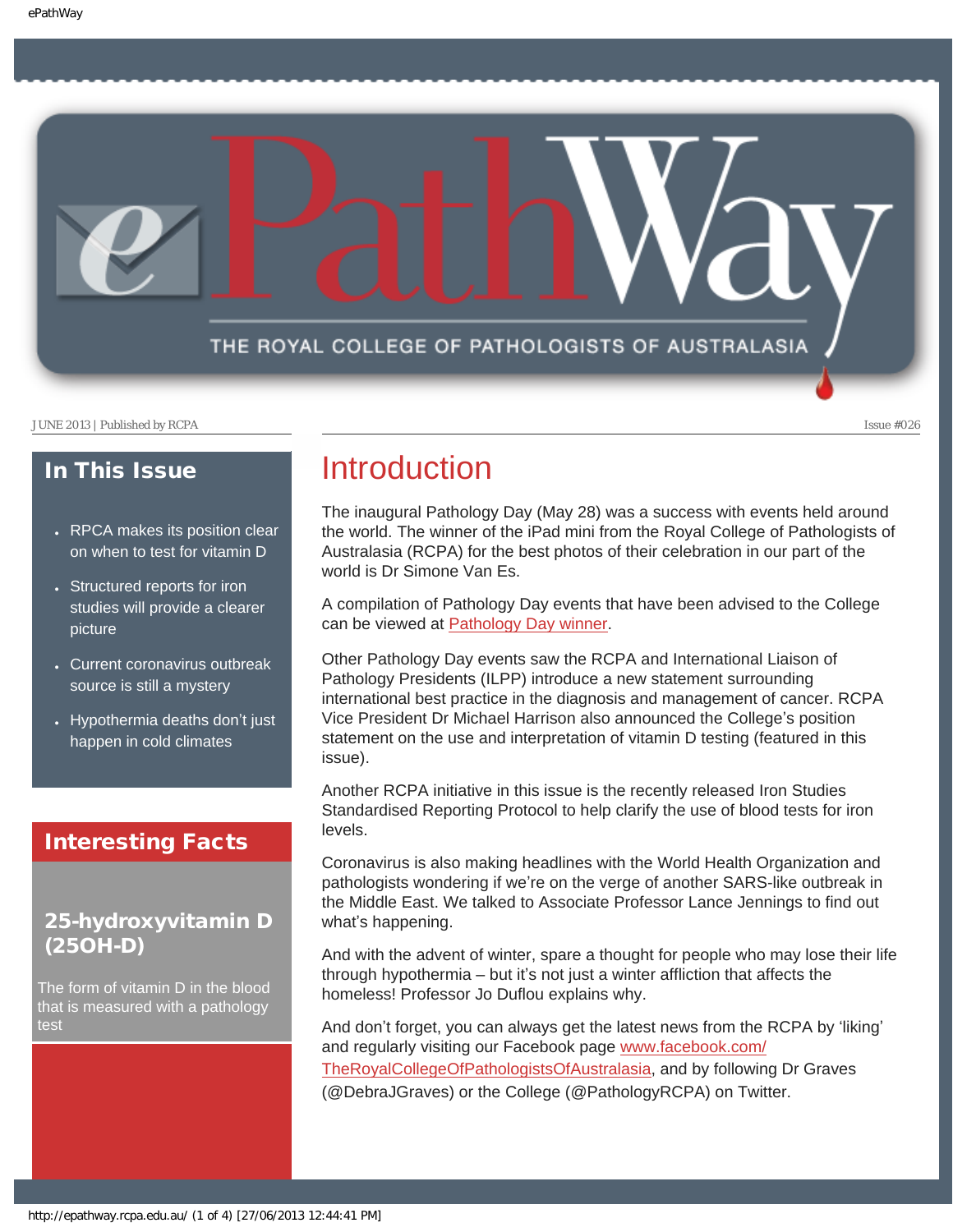### <span id="page-1-0"></span>Greater than 50 nmol/L

The target level of 25OH-D at the end of winter

### 3 months

The minimum time between starting vitamin D supplementation or changing the dose and being retested

*Source: Use and Interpretation of Vitamin D testing position statement by the Royal College of Pathologists of Australasia (RCPA)*

### Important Message



has an important message for you. [Click to see the message!](#page-4-0)

# RPCA makes its position clear on when to test for vitamin D



If vitamin D had a facebook page it would probably have millions of followers. After all, it's the 'vitamin' of the moment with many studies pointing to a range of diseases linked to vitamin D deficiency. But when do you test for it? The Royal College of Pathologists (RCPA) has responded to this conundrum by producing a position statement on the *Use and Interpretation of Vitamin D Testing[1]*.

[read more »](#page-7-0)

### <span id="page-1-1"></span>Suggest to a friend

Know someone who might be interested in this website? Why not [suggest the website](mailto:?Subject=I%20think%20you%20should%20read%20this%20Newsletter=
http://epathway.rcpa.edu.au/index.html) to them.

### Previous Editions

Did you miss something from last month? You can view our [previous](#page-5-0)  [editions](#page-5-0) at any time.

# Structured reports for iron studies will provide a clearer picture

Have you ever had poor reception on an old telly and had to adjust the aerial to reduce the static clouding the picture? Well, that's basically an analogy for what a working group of pathologists has done with reporting iron studies. A traditional 'grey area' of interpretation, this group has produced a new protocol $\left[1\right]$  to improve the way these tests are reported and interpreted by introducing a standardised reporting structure.



## Subscribe Now!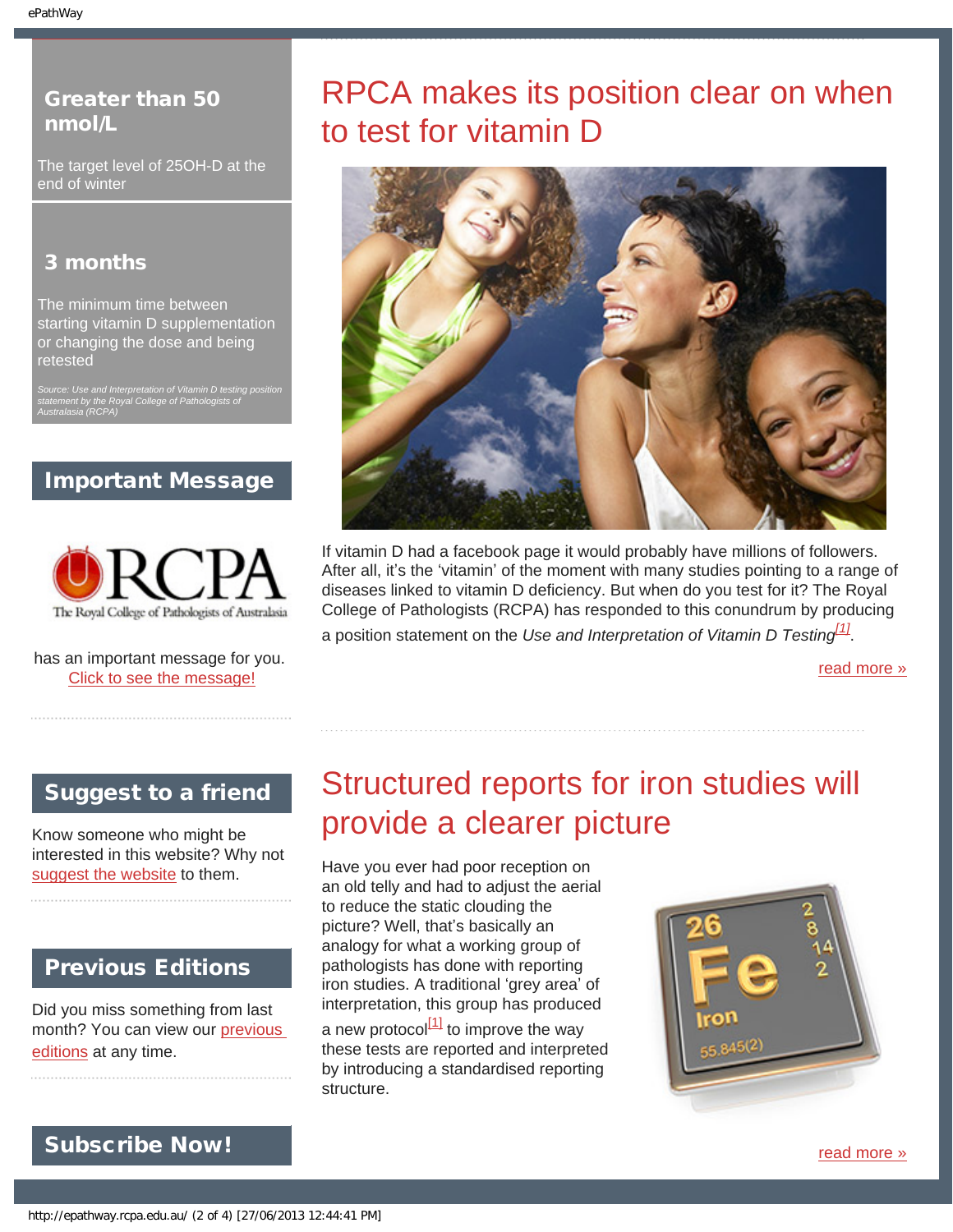#### Subscription is easy! Simply fill in our [subscription form.](http://epathway.rcpa.edu.au/subscription.html)

### <span id="page-2-0"></span>Links

[RCPA Manual](http://rcpamanual.edu.au/)

[LabTest Online](http://www.labtestsonline.org.au/)

# Current coronavirus outbreak source is still a mystery

The current outbreak of the novel coronavirus (nCoV) in the Middle East has the World Health Organization (WHO) on alert and pathologists and others wondering whether the world is on the verge of another epidemic similar to the Severe Acute Respiratory Syndrome (SARS) outbreak 10 years ago.



[read more »](#page-11-0)

# <span id="page-2-1"></span>Hypothermia deaths don't just happen in cold climates

If you think people only die from hypothermia in bitterly cold weather, then think again. People can and do die from hypothermia in places with a temperate climate – such as Sydney – and not only in winter. Professor Jo Duflou, clinical director of the Department of Forensic Medicine in Sydney, says they see cases in autumn and spring as well, although summer deaths are rare.



[read more »](#page-13-0)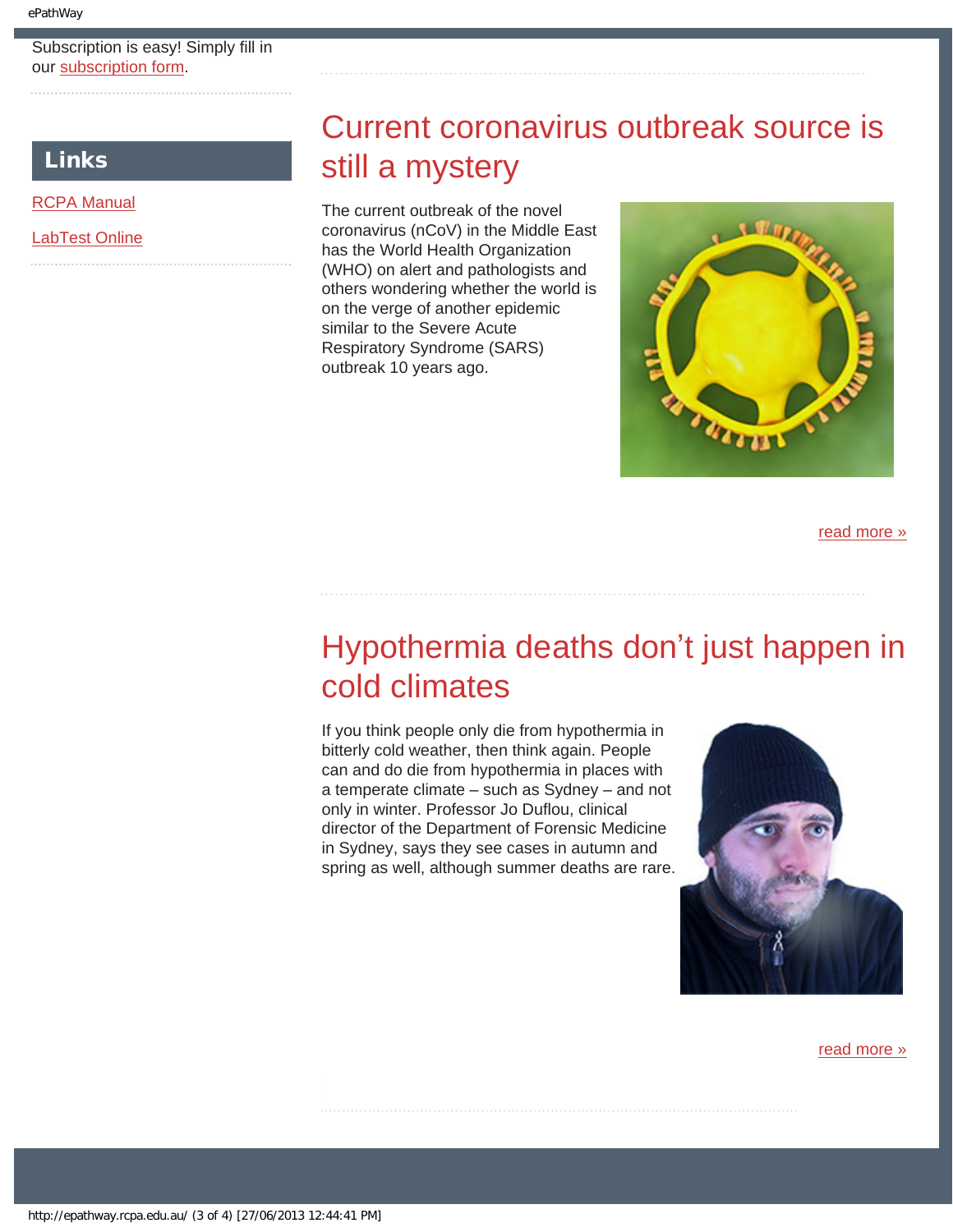#### Copyright © 2013 The Royal College of Pathologists of Australasia

RCPA - Durham Hall - 207 Albion St Surry Hills NSW 2010 AUSTRALIA | (+61) 2 8356 5858 | [www.rcpa.edu.au](http://www.rcpa.edu.au/)

**[Privacy Policy](http://www.rcpa.edu.au/Privacy.htm) | [Legal](http://www.rcpa.edu.au/Legal.htm) | [Disclaimer](http://www.rcpa.edu.au/Disclaimer.htm)**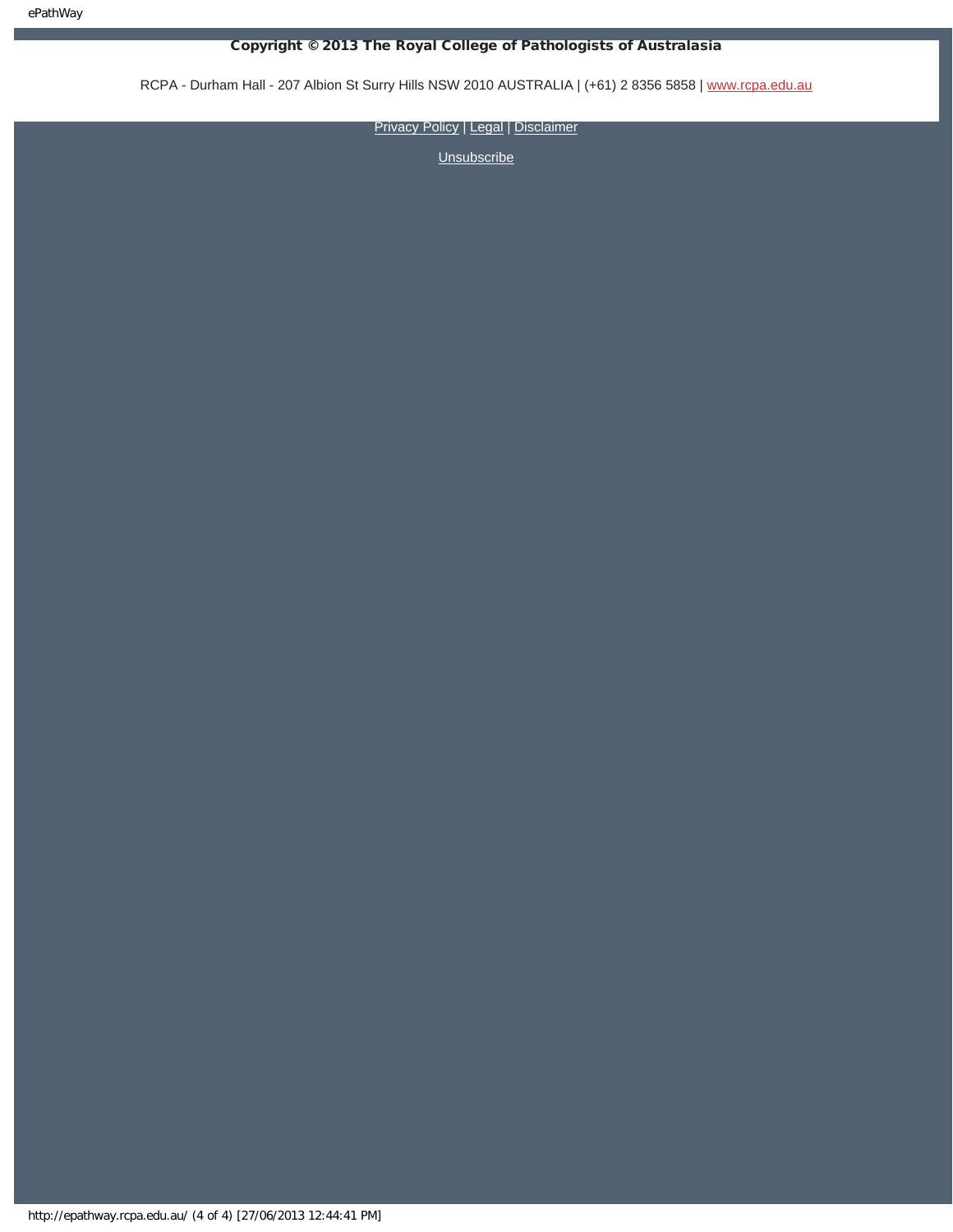<span id="page-4-0"></span>

Published by RCPA

# RCPA Message



### Pathology gives life's most important answers.

[« Back to Latest Issue](http://epathway.rcpa.edu.au/index.html)

rcpa.edu.au

#### Copyright © 2013 The Royal College of Pathologists of Australasia

RCPA - Durham Hall - 207 Albion St Surry Hills NSW 2010 AUSTRALIA | (+61) 2 8356 5858 | [www.rcpa.edu.au](http://www.rcpa.edu.au/)

[Privacy Policy](http://www.rcpa.edu.au/Privacy.htm) | [Legal](http://www.rcpa.edu.au/Legal.htm) | [Disclaimer](http://www.rcpa.edu.au/Disclaimer.htm)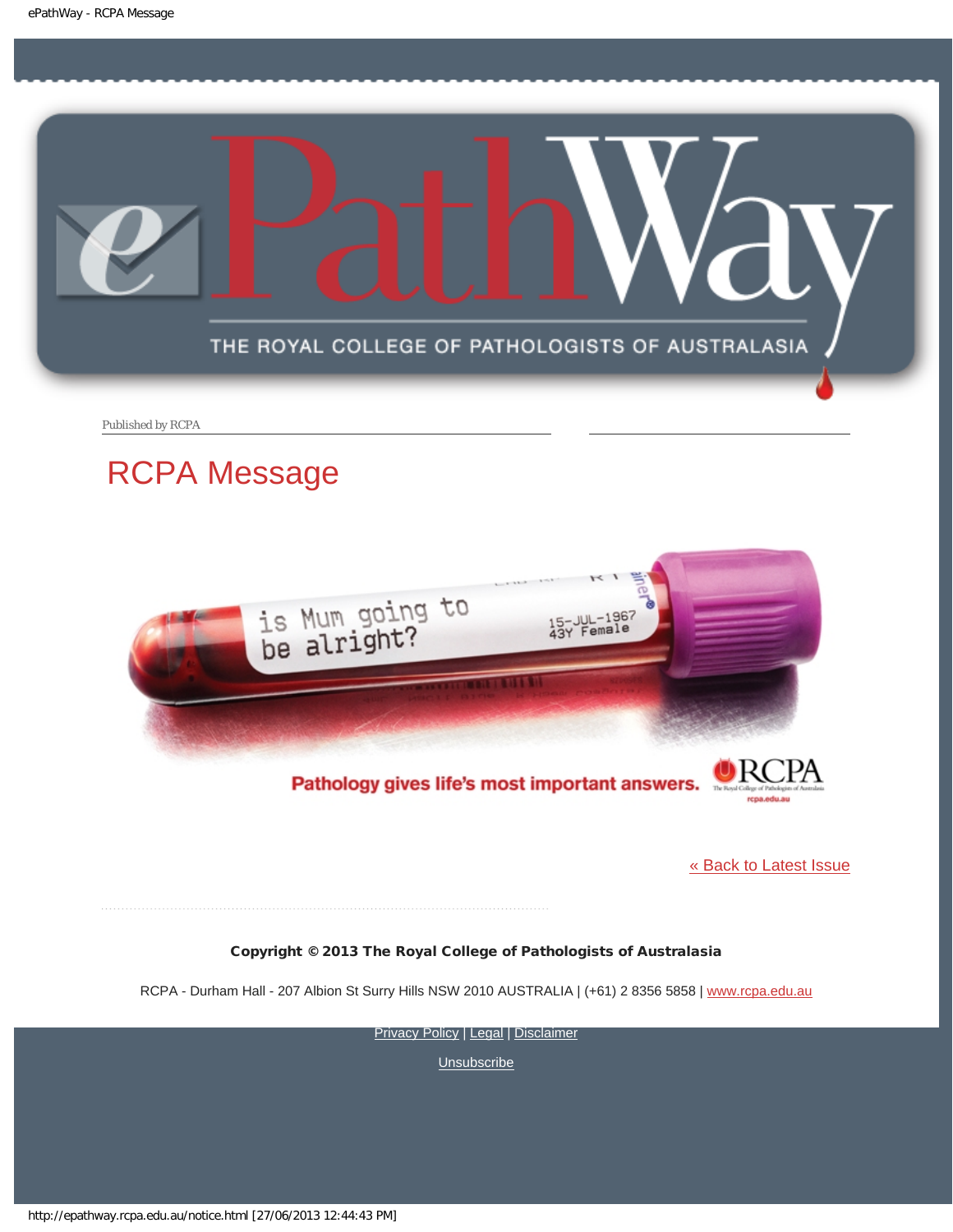<span id="page-5-0"></span>

Published by RCPA

# Previous Editions



[025 - May 2013](http://epathway.rcpa.edu.au/previous/025_0513.pdf)

[024 - April 2013](http://epathway.rcpa.edu.au/previous/024_0413.pdf)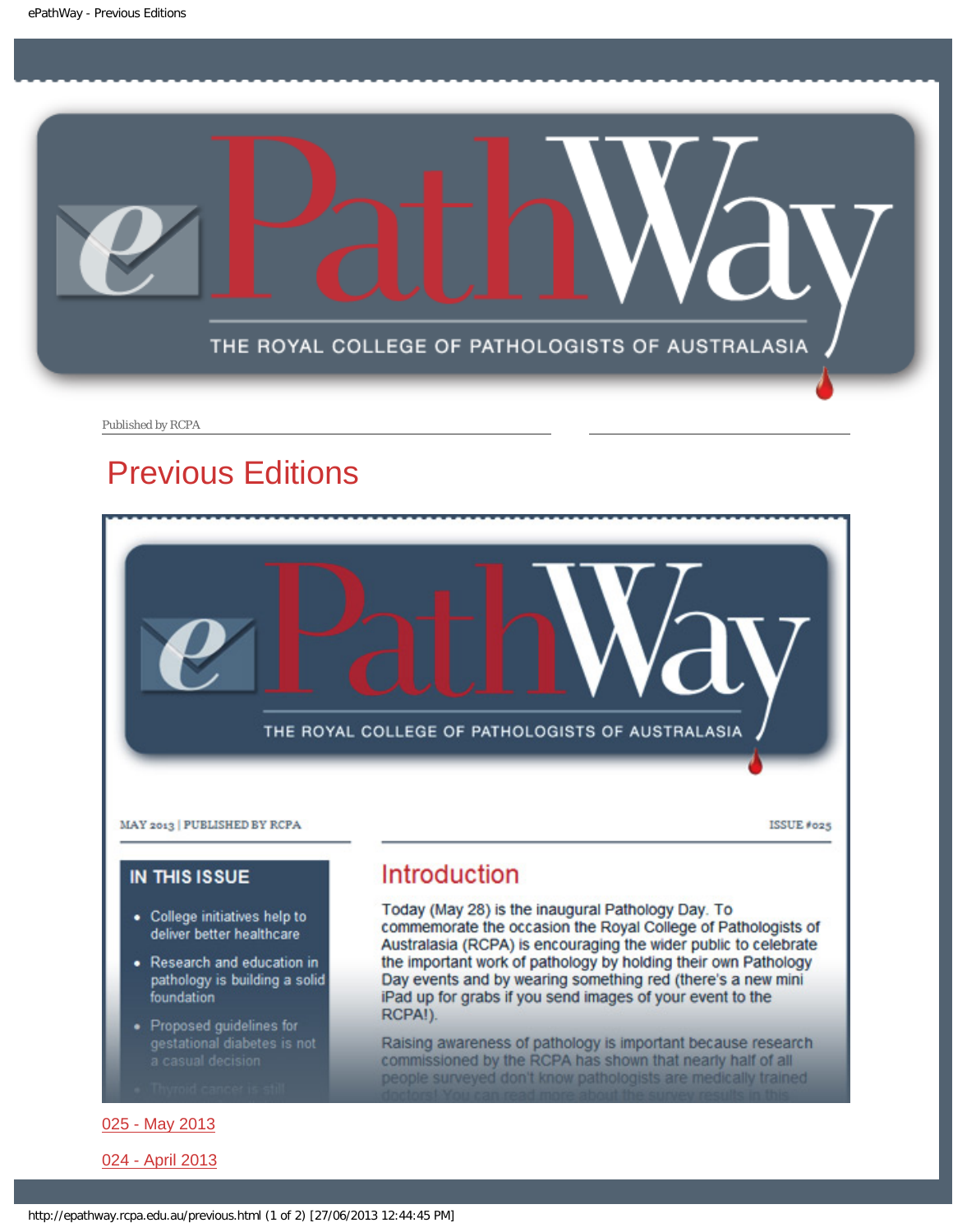- [023 March 2013](http://epathway.rcpa.edu.au/previous/023_0313.pdf)
- [022 February 2013](http://epathway.rcpa.edu.au/previous/022_0213.pdf)
- [021 December 2012](http://epathway.rcpa.edu.au/previous/021_1212.pdf)
- [020 November 2012](http://epathway.rcpa.edu.au/previous/020_1112.pdf)
- [019 October 2012](http://epathway.rcpa.edu.au/previous/019_1012.pdf)
- [018 September 2012](http://epathway.rcpa.edu.au/previous/018_0912.pdf)
- [017 August 2012](http://epathway.rcpa.edu.au/previous/017_0812.pdf)
- [016 July 2012](http://epathway.rcpa.edu.au/previous/016_0712.pdf)
- [015 June 2012](http://epathway.rcpa.edu.au/previous/015_0612.pdf)
- [014 May 2012](http://epathway.rcpa.edu.au/previous/014_0512.pdf)
- [013 April 2012](http://epathway.rcpa.edu.au/previous/013_0412.pdf)
- [012 March 2012](http://epathway.rcpa.edu.au/previous/012_0312.pdf)
- [011 February 2012](http://epathway.rcpa.edu.au/previous/011_0212.pdf)
- [010 December 2011/January 2012](http://epathway.rcpa.edu.au/previous/010_0112.pdf)
- [009 November 2011](http://epathway.rcpa.edu.au/previous/009_1111.pdf)
- [008 October 2011](http://epathway.rcpa.edu.au/previous/008_1011.pdf)
- [007 September 2011](http://epathway.rcpa.edu.au/previous/007_0911.pdf)
- [006 August 2011](http://epathway.rcpa.edu.au/previous/006_0811.pdf)
- [005 July 2011](http://epathway.rcpa.edu.au/previous/005_0711.pdf)
- [004 June 2011](http://epathway.rcpa.edu.au/previous/004_0611.pdf)
- [003 May 2011](http://epathway.rcpa.edu.au/previous/003_0511.pdf)
- [002 April 2011](http://epathway.rcpa.edu.au/previous/002_0411.pdf)
- [001 March 2011](http://epathway.rcpa.edu.au/previous/001_0311.pdf)

#### [« Back to Home Page](http://epathway.rcpa.edu.au/index.html)

#### Copyright © 2013 The Royal College of Pathologists of Australasia

RCPA - Durham Hall - 207 Albion St Surry Hills NSW 2010 AUSTRALIA | (+61) 2 8356 5858 | [www.rcpa.edu.au](http://www.rcpa.edu.au/)

[Privacy Policy](http://www.rcpa.edu.au/Privacy.htm) | [Legal](http://www.rcpa.edu.au/Legal.htm) | [Disclaimer](http://www.rcpa.edu.au/Disclaimer.htm)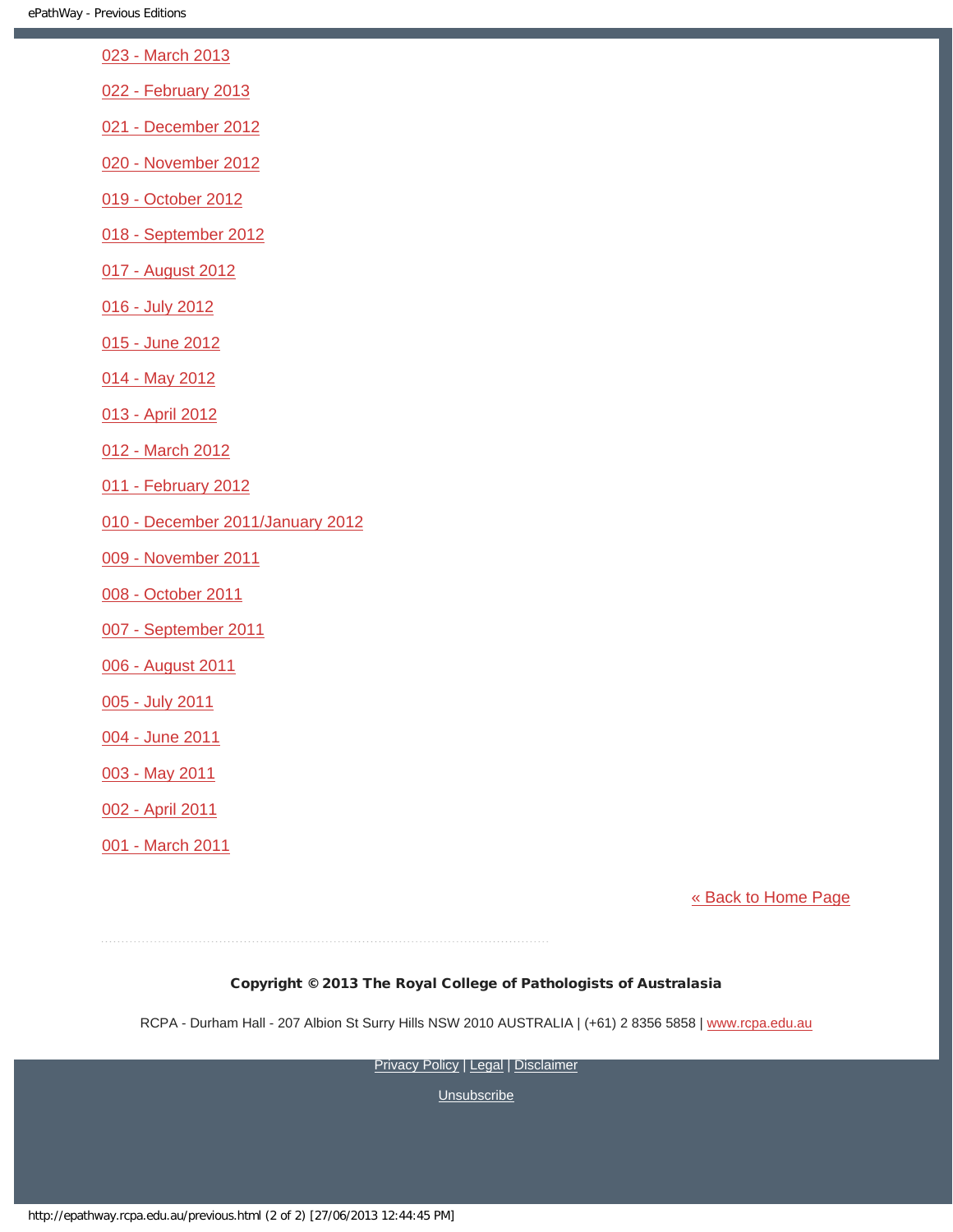<span id="page-7-0"></span>

# RPCA makes its position clear on when to test for vitamin D



If vitamin D had a facebook page it would probably have millions of followers. After all, it's the 'vitamin' of the moment with many studies pointing to a range of diseases linked to vitamin D deficiency. But when do you test for it? The Royal College of Pathologists (RCPA) has responded to this conundrum

by producing a position statement on the Use and Interpretation of Vitamin D Testing<sup>[1]</sup>.

"The RCPA has produced a number of evidence-based recommendations to clarify the role of vitamin D tests in terms of diagnosing and monitoring deficiency states and their treatments," says Dr Michael Harrison, Vice President of the RCPA.

The position statement outlines indications for testing of vitamin D for adults and for children and gives a desired level as >50nmol/L at the end of winter.

"We qualified this threshold at the end of winter because this is when the levels are at their lowest," Dr Harrison explains. "We don't recommend routine screening for vitamin D deficiency, but only testing when there are indications such as people with signs, symptoms and planned treatment for osteoporosis or osteomalacia (softening of the bones), or people with chronic renal failure and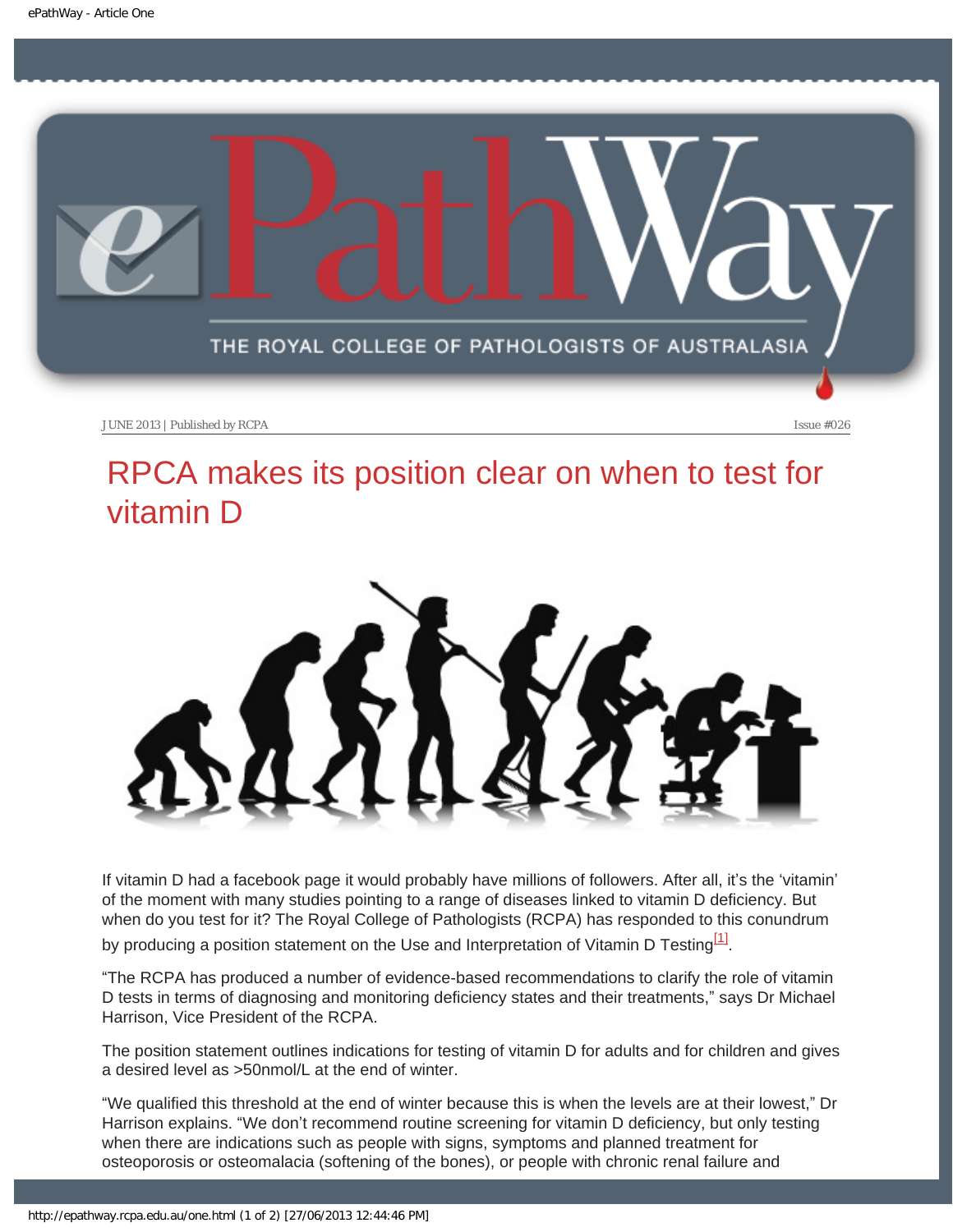transplant recipients. The other main group who should be tested are those with chronic or severe lack of sun exposure."

Having some guidance based on evidence will help to clarify the situation. Our tenuous relationship with vitamin D seems to be related to having bodies designed to be hunter/gatherers as opposed to living in a society where we have easy access to food all year round.

Our lifestyle also means we are now active all year round – not just in the seasons when food was traditionally plentiful. Our ancestors, especially those who lived in higher latitudes, adapted for times like winter when they had less food, were less active and needed to conserve energy and not bear children at this time. Variable vitamin D levels were one way that their bodies regulated themselves according to the season.

Dr Harrison says our modern lifestyle means we need vitamin D levels that are more reflective of summer all year round otherwise we manifest diseases such as bone disease or increased osteoporotic fractures, our muscles don't work as well and we are more likely to be obese. Very little vitamin D comes from our diet and it is almost exclusively a product of UVB sunlight exposure to the skin.

"Vitamin is a misnomer in that it behaves more like a hormone, and sunlight powers the conversion of cholesterol into vitamin D in the skin. If you have dark skin then you need more sunlight for this conversion to take place."

It's often difficult to separate the hype from the facts, especially when the quality of the evidence for the health benefits of having an adequate vitamin D level is still highly variable. The RCPA's position statement is a welcome clarification about when to test for vitamin D, and may reduce the commotion that seems to surround this important 'vitamin'.

[1] The position statement - [Use and Interpretation of Vitamin D Testing](http://www.rcpa.edu.au//static/file/Asset%20library/public%20documents/Policy%20Manual/Position%20Statements/Use%20and%20Interpretation%20of%20Vitamin%20D%20Testing.pdf)

Vitamin D is also covered in [ePathWay issue #003](http://epathway.rcpa.edu.au/previous/003_0511.pdf)

#### [« Back to Home Page](http://epathway.rcpa.edu.au/index.html)

#### Copyright © 2013 The Royal College of Pathologists of Australasia

RCPA - Durham Hall - 207 Albion St Surry Hills NSW 2010 AUSTRALIA | (+61) 2 8356 5858 | [www.rcpa.edu.au](http://www.rcpa.edu.au/)

[Privacy Policy](http://www.rcpa.edu.au/Privacy.htm) | [Legal](http://www.rcpa.edu.au/Legal.htm) | [Disclaimer](http://www.rcpa.edu.au/Disclaimer.htm)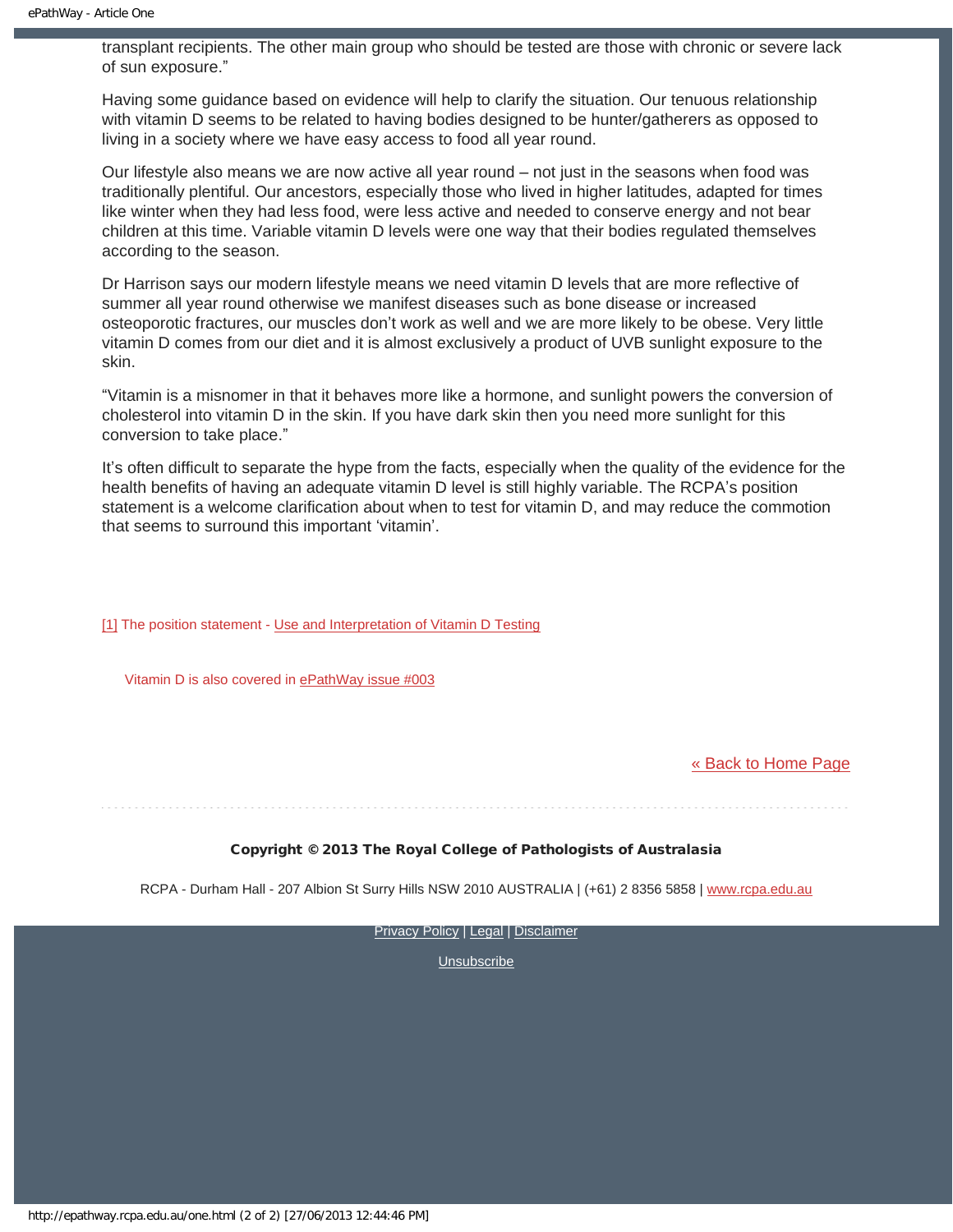<span id="page-9-0"></span>

# Structured reports for iron studies will provide a clearer picture



Have you ever had poor reception on an old telly and had to adjust the aerial to reduce the static clouding the picture? Well, that's basically an analogy for what a working group of pathologists has done with reporting iron studies. A traditional 'grey area' of interpretation, this group has produced a

<span id="page-9-1"></span>new protocol $\frac{11}{11}$  to improve the way these tests are reported and interpreted by introducing a standardised reporting structure.

Dr Stephen Flecknoe-Brown, Chairman of the National Blood Authority's Anaemia Management Working Group, Clinical Pathologist and Consultant Physician, was a member of the working group. He says the new protocol will give doctors a series of defined parameters for iron studies which have been poorly explained and standardised in the past.

"We borrowed from the concept of structured reporting for cancer and, based on good evidence, applied it to reporting iron studies. This new format should eliminate many misunderstandings that have happened in the past based on interpretation of the results."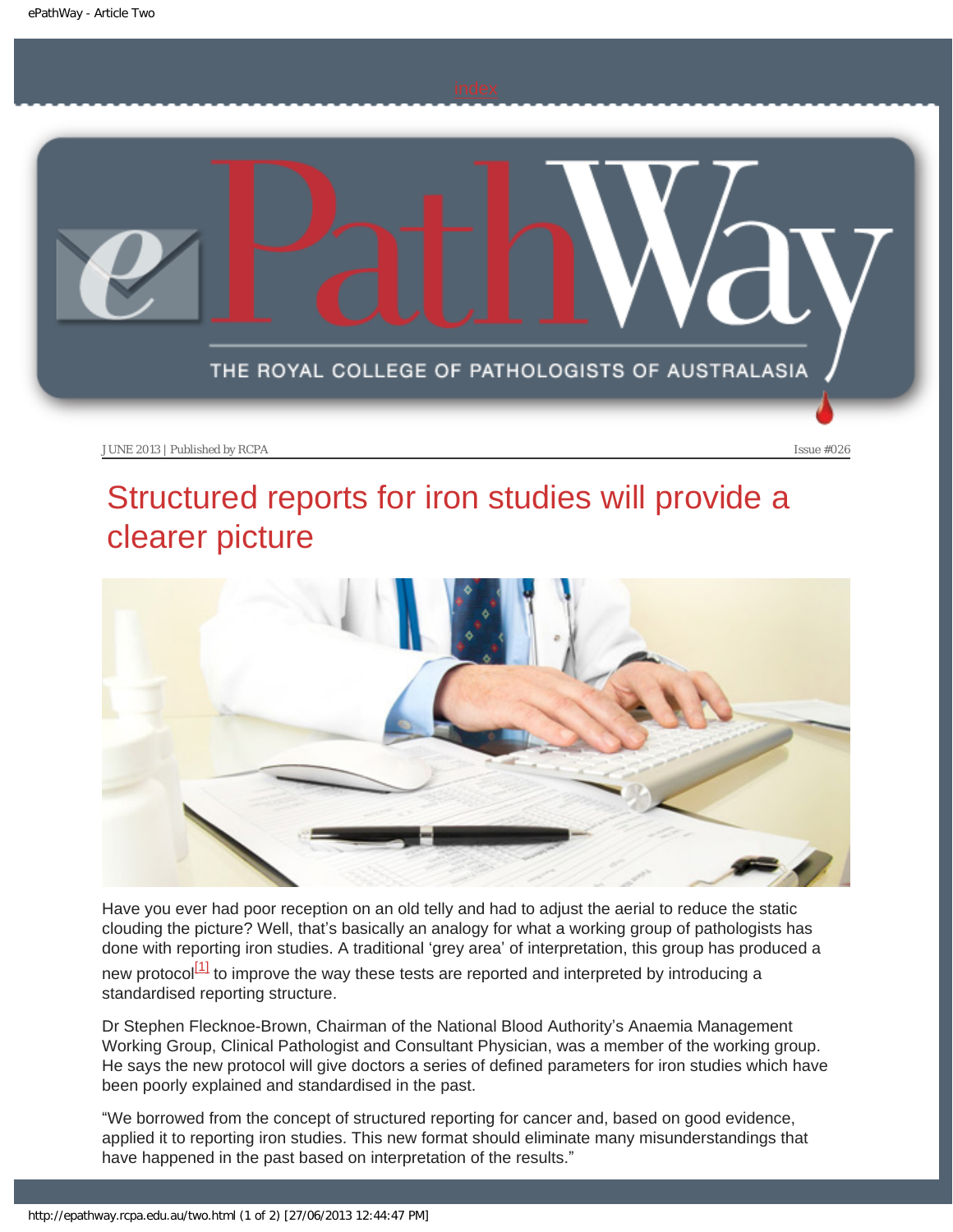Iron status is reported in a group of tests known as iron studies. These tests determine the amount of iron in the blood and the amount of iron in storage. Iron is an important element because iron deficiency limits oxygen delivery to cells as well as the cells' ability to trap and harness oxygen. Dr Flecknoe-Brown says most clinicians look to the haemoglobin level for oxygen delivery, although trapping and delivery of oxygen for energy delivery at the cellular level depends upon iron storage.

"We know from epidemiology that 20 percent of children and 10 percent of women in their reproductive years are iron deficient," explains Dr Flecknoe-Brown. "But there was a lack of clarity about what iron deficiency is. We have agreed that the ferritin level is the most consistent measure of stored iron."

Ferritin is an intracellular protein that stores iron and releases it in a controlled fashion. The serum ferritin level reflects the amount of iron stored. Since it is the most important parameter, the protocol also recommends putting ferritin first on pathology reports to 'set the scene' which is a far cry from its traditional spot - last.

This may not seem like a big change, but Dr Flecknoe-Brown says one of the most important misunderstandings in interpreting iron studies has been an overemphasis on serum iron.

"Serum iron levels fluctuate enormously, even on an hourly basis, and don't reflect the total iron stores. They only tell what is in the blood at the time of the test."

Other important changes include conclusions and recommendations from pathologists that are standardised and useful to a doctor's management of the patient.

"We are basically saying to doctors that these are the conclusions and recommendations from your expert pathologist," says Dr Flecknoe-Brown.

These expert conclusions and recommendations, and a standardised structured reporting format, will add clarity to the way iron studies are reported and interpreted. Think of it as moving from the old system of analogue, which often had static clouding the picture, to the digital age which always seems to deliver a clear picture. Once everyone moves to the new system they won't remember ever having to adjust an aerial to reduce the static! The picture will just be clearer.

<span id="page-10-0"></span>[\[1\]](#page-9-1) Iron Studies Standardised Reporting Protocol can be found at: [http://www.rcpa.edu.au/Publications/IRONSTUDIES.](http://www.rcpa.edu.au/Publications/IRONSTUDIES.htm) [htm](http://www.rcpa.edu.au/Publications/IRONSTUDIES.htm)

[« Back to Home Page](http://epathway.rcpa.edu.au/index.html)

#### Copyright © 2013 The Royal College of Pathologists of Australasia

RCPA - Durham Hall - 207 Albion St Surry Hills NSW 2010 AUSTRALIA | (+61) 2 8356 5858 | [www.rcpa.edu.au](http://www.rcpa.edu.au/)

**[Privacy Policy](http://www.rcpa.edu.au/Privacy.htm) | [Legal](http://www.rcpa.edu.au/Legal.htm) | [Disclaimer](http://www.rcpa.edu.au/Disclaimer.htm)**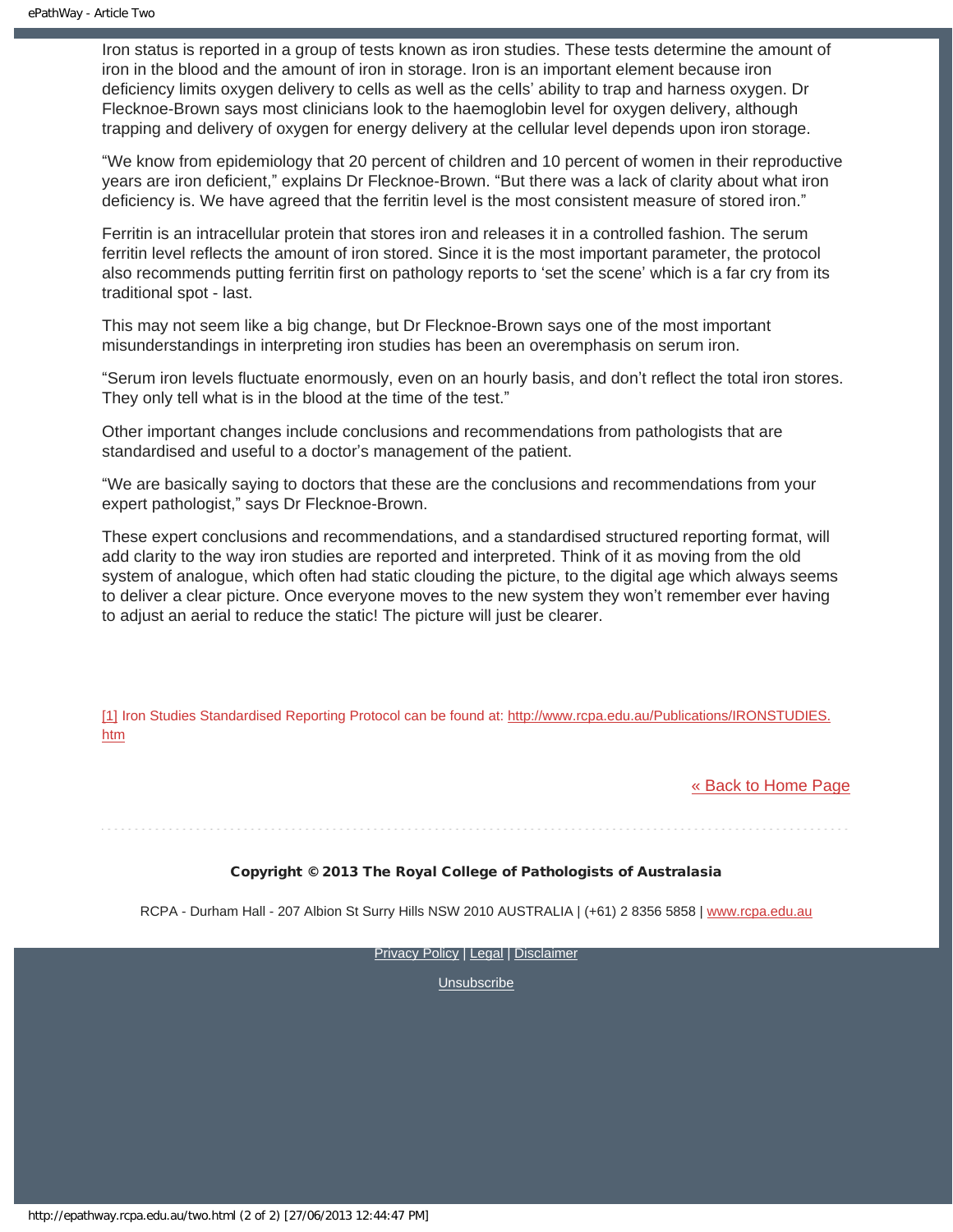<span id="page-11-0"></span>

# Current coronavirus outbreak source is still a mystery



The current outbreak of the novel coronavirus (nCoV) in the Middle East has the World Health Organization (WHO) on alert and pathologists and others wondering whether the world is on the verge of another epidemic similar to the Severe Acute Respiratory Syndrome (SARS) outbreak 10 years ago.

<span id="page-11-1"></span>Officially called the Middle East Respiratory Syndrome coronavirus (MERS-CoV), it's toll so far<sup>[\*</sup>] is 64 laboratory-confirmed cases including 38 deaths. While there is no evidence of sustained human-tohuman spread of this virus, the mode of transmission or the source of the virus have not yet been determined.

"The outbreak of MERS-CoV is centered around the Middle East, especially in the Arabian Peninsula," explains Associate Professor Lance Jennings, clinical virologist at Canterbury Health Laboratories in Christchurch. "Cases outside the Middle East have all been in people who have traveled to the region or have been in contact with travelers returning from the Middle East."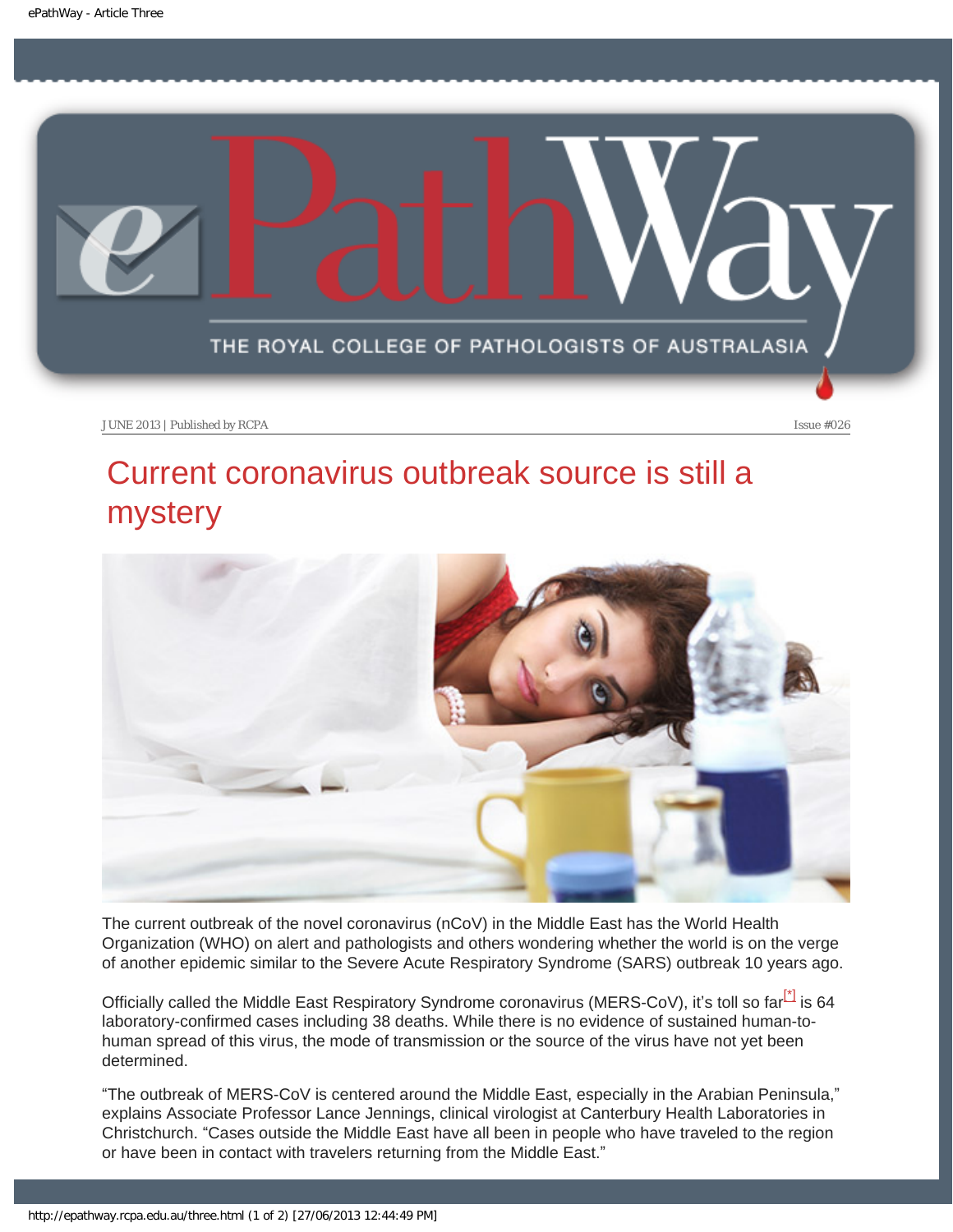A/Prof Jennings says that all confirmed MERS-CoV cases have had respiratory disease, mostly pneumonia requiring hospitalisation. The age range of cases has been 24-94 years, and mostly males. However, people may not present with just respiratory symptoms, as a number of the cases have had other diseases present.

"Nose and throat swabs seem to have a low sensitivity for MERS-CoV detection, thus lower respiratory tract samples are preferred for its laboratory diagnosis. The presence of this virus in the lower respiratory tract may be one reason why it's not easily transmitted from person to person," he explains.

A/Prof Jennings says the virus is thought to be of animal origin, possibly from the European bat, although a number of cases have had no known contact with animals. The WHO has initiated a casecontrolled study to look at potential risk factors and to try and establish a common thread to work out where this virus is circulating. A/Prof Jennings says there may be an intermediary involved between the bat and infected people, but it has not been identified yet. Possible intermediaries include cats, sheep and camels, but these are speculation at this stage.

"All clusters of reported infections have been among family contacts or in health care facilities. There was one cluster of cases in a hospital in the Eastern Province of Saudi Arabia that included 22 confirmed cases of MERS-CoV and 10 deaths. The infection of two health care workers reminds us of one of the important lessons from SARS which is adhering to infection control and prevention guidelines."

There is an urgent need to find the source of this virus so that infections can be prevented. In the meantime, A/Prof Jennings says everyone, especially clinicians, should be on the alert for travelers with severe acute respiratory infection (SARI) returning from countries where the MERS-CoV has been reported.

#### <span id="page-12-0"></span>[\[\\*\]](#page-11-1) As at 17 June 2013

[« Back to Home Page](http://epathway.rcpa.edu.au/index.html)

### Copyright © 2013 The Royal College of Pathologists of Australasia

RCPA - Durham Hall - 207 Albion St Surry Hills NSW 2010 AUSTRALIA | (+61) 2 8356 5858 | [www.rcpa.edu.au](http://www.rcpa.edu.au/)

[Privacy Policy](http://www.rcpa.edu.au/Privacy.htm) | [Legal](http://www.rcpa.edu.au/Legal.htm) | [Disclaimer](http://www.rcpa.edu.au/Disclaimer.htm)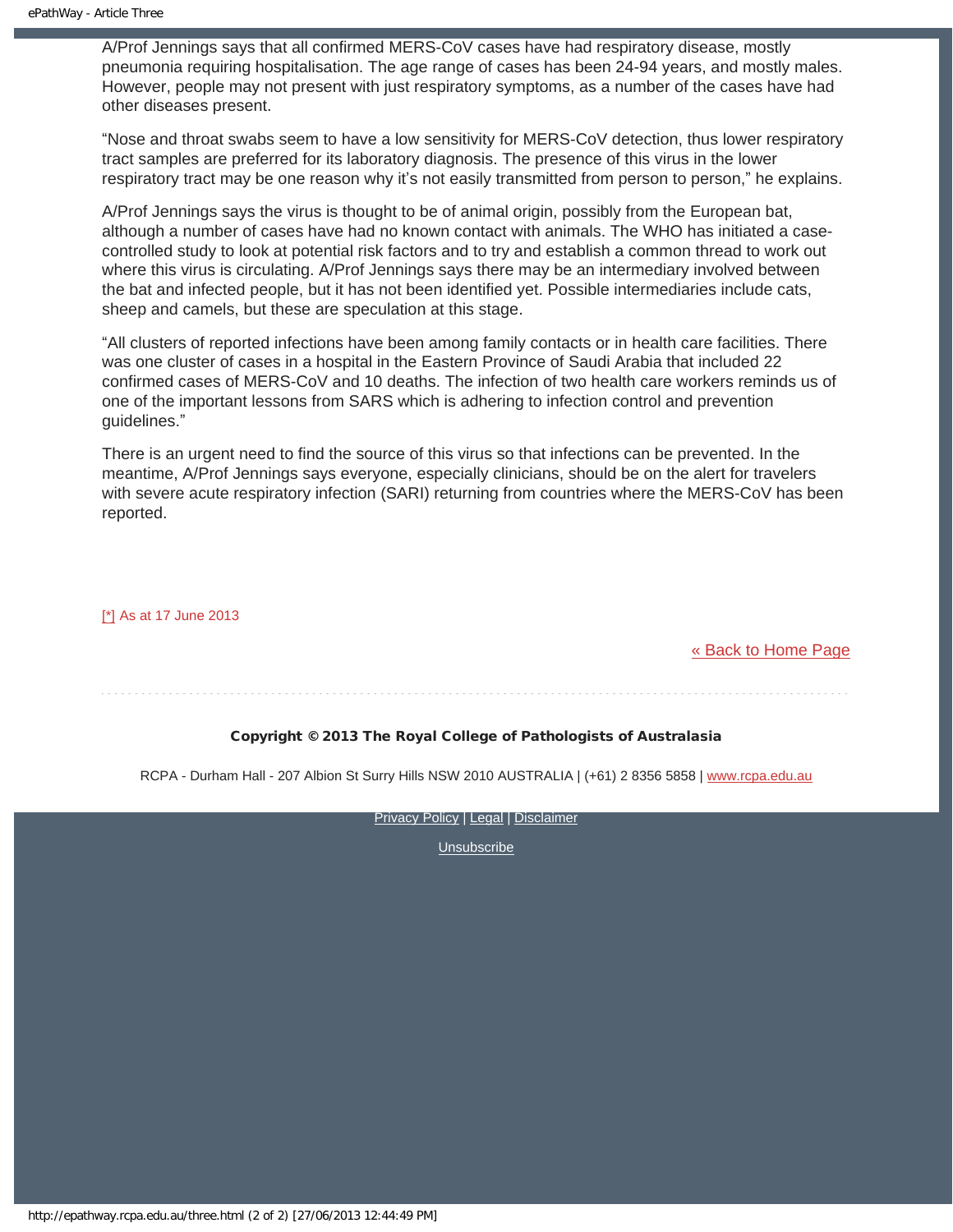<span id="page-13-0"></span>

# Hypothermia deaths don't just happen in cold climates



If you think people only die from hypothermia in bitterly cold weather, then think again. People can and do die from hypothermia in places with a temperate climate – such as Sydney – and not only in winter. Professor Jo Duflou, clinical director of the Department of Forensic Medicine in Sydney, says they see cases in autumn and spring as well, although summer deaths are rare.

Hypothermia occurs when the core body temperature is 35°C or less. While deaths from hypothermia are typically associated with homeless people, those dependent on drugs and the elderly who live in cold climates, Prof Duflou says they can happen anywhere.

<span id="page-13-1"></span>"I presented a paper<sup>[1]</sup> at a conference in San Antonio in the United Sates on hypothermia fatalities in a temperate climate," he explains. "At the end of the talk, a forensic pathologist who works in America said he sees more cases of hypothermia-related deaths since working in sunny Florida than when he